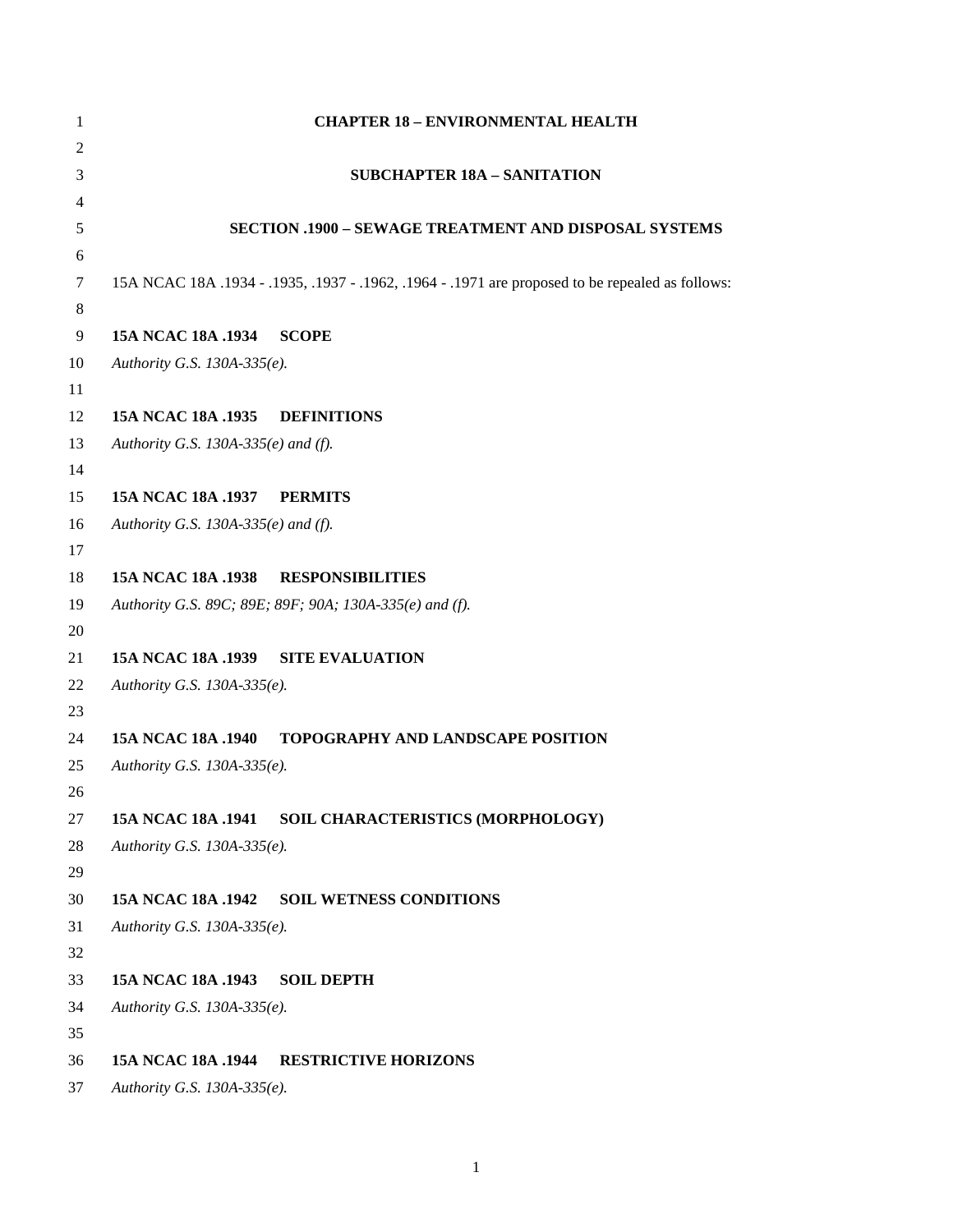```
1
2 15A NCAC 18A .1945 AVAILABLE SPACE
3 Authority G.S. 130A-335(e) and (f).
4
5 15A NCAC 18A .1946 OTHER APPLICABLE FACTORS
6 Authority G.S. 130A-335(e).
7
8 15A NCAC 18A .1947 DETERMINATION OF OVERALL SITE SUITABILITY
9 Authority G.S. 130A-335(e).
10
11 15A NCAC 18A .1948 SITE CLASSIFICATION
12 Authority G.S. 130A-335(e).
13
14 15A NCAC 18A .1949 SEWAGE FLOW RATES FOR DESIGN UNITS
15 Authority G.S. 130A-335(e).
16
17 15A NCAC 18A .1950 LOCATION OF SANITARY SEWAGE SYSTEMS
18 Authority G.S. 130A-335(e) and (f).
19
20 15A NCAC 18A .1951 APPLICABILITY OF RULES
21 Authority G.S. 130A-335(e).
22
23 15A NCAC 18A .1952 SEPTIC TANK, EFFLUENT FILTER, DOSING TANK, AND LIFT STATION 
24 DESIGN
25 Authority G.S. 130A-335(e), (f), and (f1).
26
27 15A NCAC 18A .1953 PREFABRICATED SEPTIC TANKS AND PUMP TANKS
28 Authority G.S. 130A-335(e), (f), and (f1).
29
30 15A NCAC 18A .1954 MINIMUM STANDARDS FOR PRECAST REINFORCED CONCRETE TANKS
31 Authority G.S. 130A-335(e), (f), and (f1).
32
33 15A NCAC 18A .1955 DESIGN INSTALLATION CRITERIA FOR CONVENTIONAL SEWAGE 
34 SYSTEMS
35 Authority G.S. 130A-335(e), (f), and (f1).
36
37 15A NCAC 18A .1956 MODIFICATIONS TO SEPTIC TANK SYSTEMS
```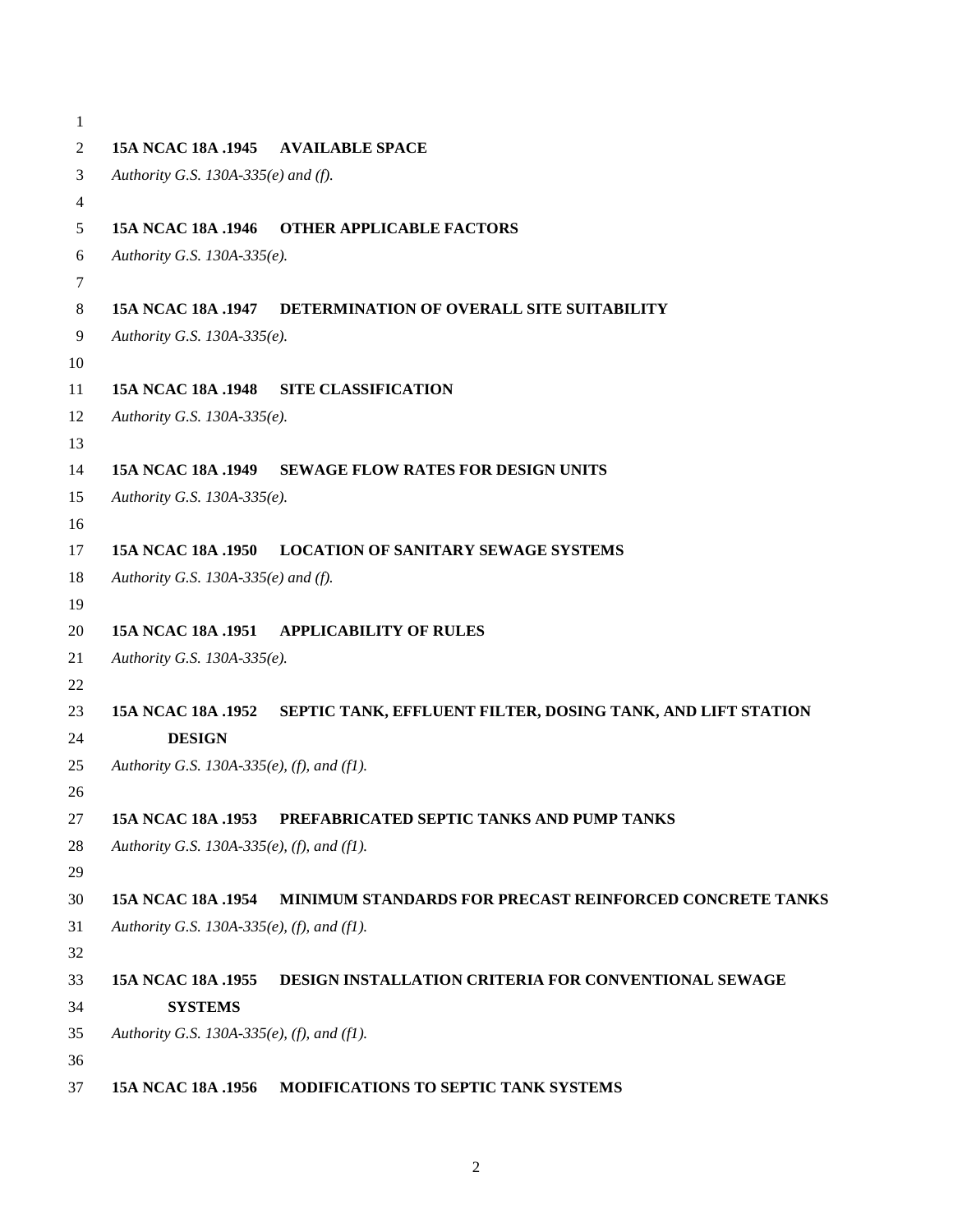```
1 Authority G.S. 130A-335(e) and (f).
2
3 15A NCAC 18A .1957 CRITERIA FOR DESIGN OF ALTERNATIVE SEWAGE SYSTEMS
4 Authority G.S. 130A-335(e) and (f); 130A-342.
5
6 15A NCAC 18A .1958 NON-GROUND ABSORPTION SEWAGE TREATMENT SYSTEMS
7 Authority G.S. 89C; 89E; 89F; 90A; 130A-335.
8
9 15A NCAC 18A .1959 PRIVY CONSTRUCTION
10 Authority G.S. 130A-335(e).
11
12 15A NCAC 18A .1960 MAINTENANCE OF PRIVIES
13 Authority G.S. 130A-335(e) and (f).
14
15 15A NCAC 18A .1961 MAINTENANCE OF SEWAGE SYSTEMS
16 Authority G.S. 130A-335(e) and (f).
17
18 15A NCAC 18A .1962 APPLICABILITY
19 Authority G.S. 130A-335(e).
20
21 15A NCAC 18A .1964 INTERPRETATION AND TECHNICAL ASSISTANCE
22 Authority G.S. 130A-335(e).
23
24 15A NCAC 18A .1965 APPEALS PROCEDURE
25 Authority G.S. 130A-335(e).
26
27 15A NCAC 18A .1966 SEVERABILITY
28 Authority G.S. 130A-335(e).
29
30 15A NCAC 18A .1967 INJUNCTIONS
31 Authority G.S. 130A-335(e).
32
33 15A NCAC 18A .1968 PENALTIES
34 Authority G.S. 130A-335(e).
35
36 15A NCAC 18A .1969 APPROVAL AND PERMITTING OF ON-SITE SUBSURFACE WASTEWATER 
37 SYSTEMS, TECHNOLOGIES, COMPONENTS, OR DEVICES
```